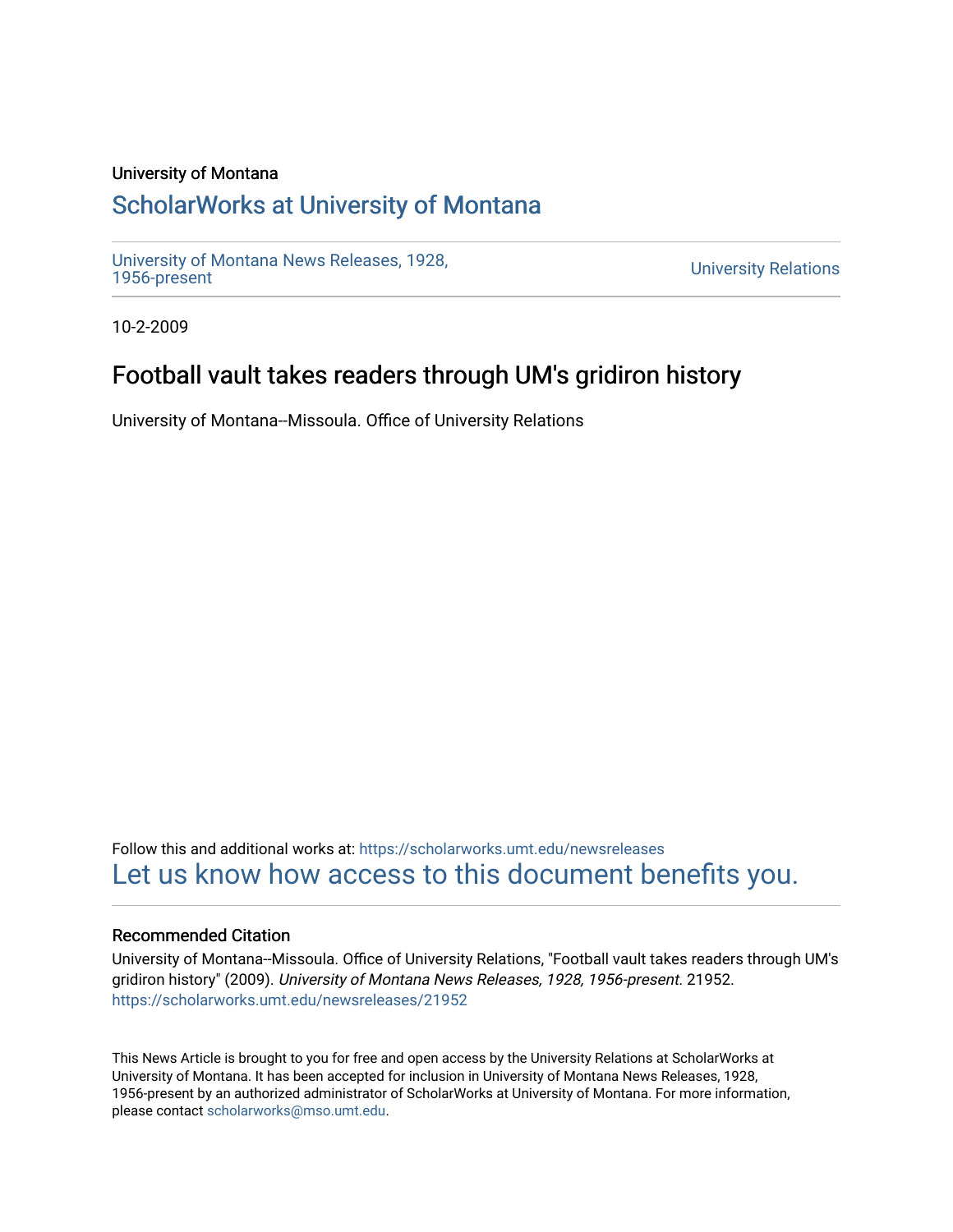

UNIVERSITY RELATIONS • MISSOULA. MT 59812 • 406.243.2522 • FAX: 406.243.4520

# **B**

Oct. 2, 2009

**Contact:** Erika Beede, UM trademarks & licensing administrator, 406-243-2317, erika. beede@umontana. edu.

#### **FOOTBALL VAULT® TAKES READERS THROUGH UM'S GRIDIRON HISTORY**

#### **MISSOULA—**

Today, The University of Montana boasts an elite college football program and is this millennium's winningest Division I program in the country.

The road to the top was a difficult one, paved with pitfalls and detours, and after a humble and often disappointing beginning, the program has endured and prospered.

Mick Holien, the longtime voice of the Grizzlies, recalls that long journey to the top in "The University of Montana Football Vault®: The History of the Grizzlies," taking readers from the first step - and the first victory over archrival Montana State in 1897 - to today, when the Grizzlies regularly contend for the national championship.

This history follows the road from Teddy the bear doing a cakewalk on the sidelines in 1904 and Will Bill Kelly, the Hall of Fame quarterback, to Jack Swarthout's two Camellia Bowl teams, Don Read and the magical year of '95, and the current reign under head football coach Bobby Hauck.

"Let all those who are hardcore Grizzlies be proud," writes Read in the book's foreword, "for these pages ... tell a fascinating story of the development of football at The University of Montana. This book is a factual account of an institutional family that forged its way to a unique place in history."

While looking at the rarely seen photographs, readers can explore the Vault's dozens of pockets to get their hands on memorabilia such as a 1914 Montana football card, a 1937 San Francisco game ticket, a 1970 Camellia Bowl letter from California Gov. Ronald Reagan, a 1984 Mirage Bowl poster, a 1995 championship game ticket, a 2000 poster and a 2008 championship game ticket.

"The University of Montana Football Vault®" is part of the College Vault Books series from Whitman Publishing of Atlanta. The 144-page hardcover 12-by-10-inch book with slipcase goes on sale for \$49.95 at bookstores throughout Montana the week of Oct. 4 and can be ordered online at <http://www.CollegeVaultBooks.com>. **###**

DS/bd